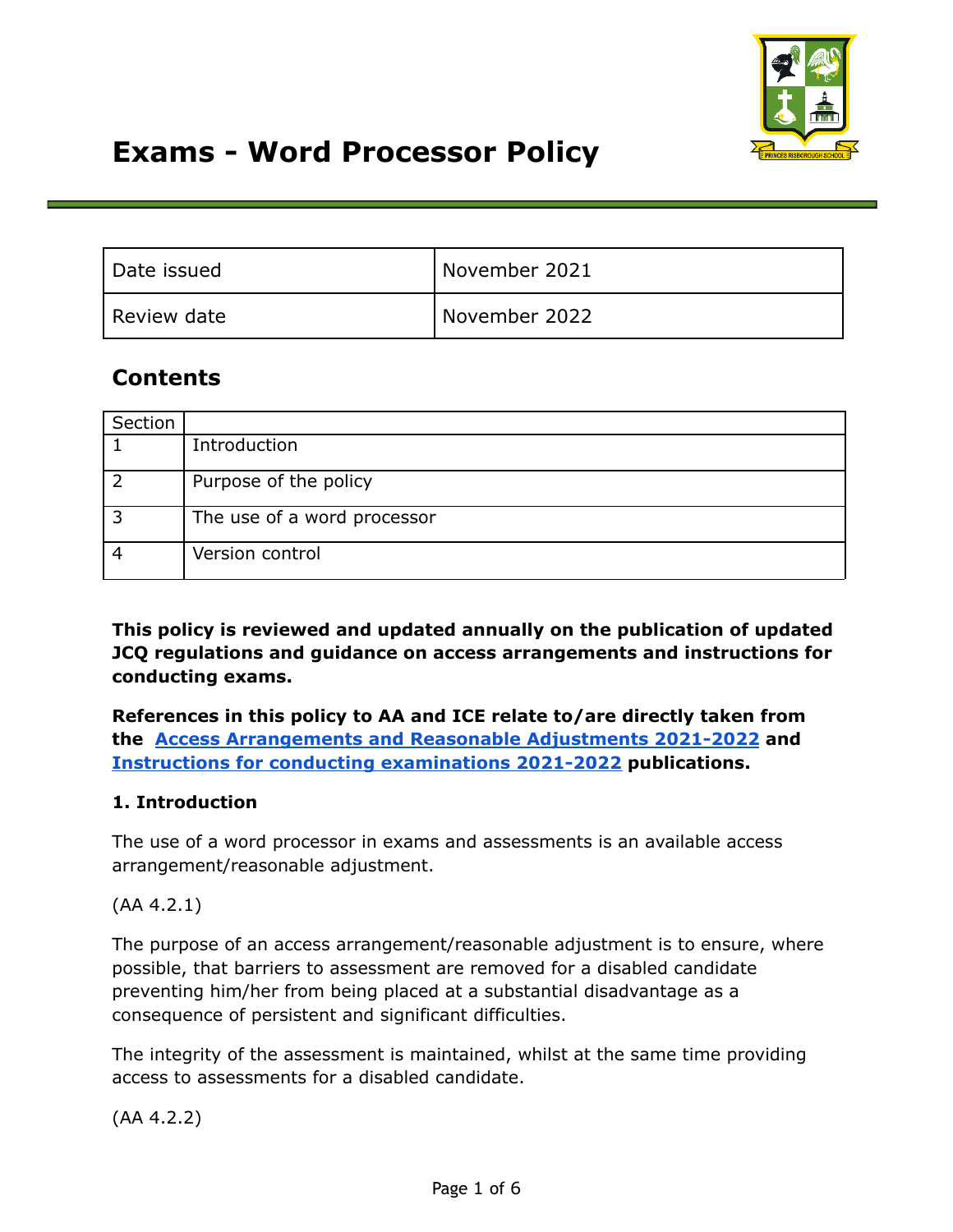Although access arrangements/adjustments are intended to allow access to assessments, they cannot be granted where they will compromise the assessment objectives of the specification in question.

# (AA 4.2.3)

Candidates may not require the same access arrangements/reasonable adjustments in each specification. Subjects and their methods of assessments may vary, leading to different demands of the candidate. ALS leads/SENCos must consider the need for access arrangements/reasonable adjustments on a subject-by-subject basis.

# (AA 4.2.1)

The Additional Learning Support lead/SENCo must ensure that the proposed access arrangement/reasonable adjustment does not disadvantage or advantage a candidate.

# (AA 4.2.7)

The candidate must have had appropriate opportunities to practice using the access arrangement(s)/reasonable adjustment(s) before their first examination.

# **2. Purpose of the policy**

This policy details how Princes Risborough School complies with AA chapter 4 (Managing the needs of candidates and principles for centres), section 5.8 (Word processor) and ICE (sections 14.20-25) when awarding and allocating a candidate the use of word processor in examinations.

The term 'word processor' is used to describe for example, the use of a computer, laptop or tablet.

# **3. The use of a word processor**

Princes Risborough School will

- allocate the use of a word processor to a candidate with the spelling and grammar check/predictive text disabled (switched off) where it is their normal way of working within the centre (AA 5.8.1)
- award the use of a word processor to a candidate where appropriate to their needs. For example, a candidate with:
	- o a learning difficulty which has a substantial and long term adverse effect on their ability to write legibly
	- o a medical condition
	- o a physical disability
	- o a sensory impairment;
	- o planning and organisational problems when writing by hand
	- o poor handwriting (AA 5.8.4)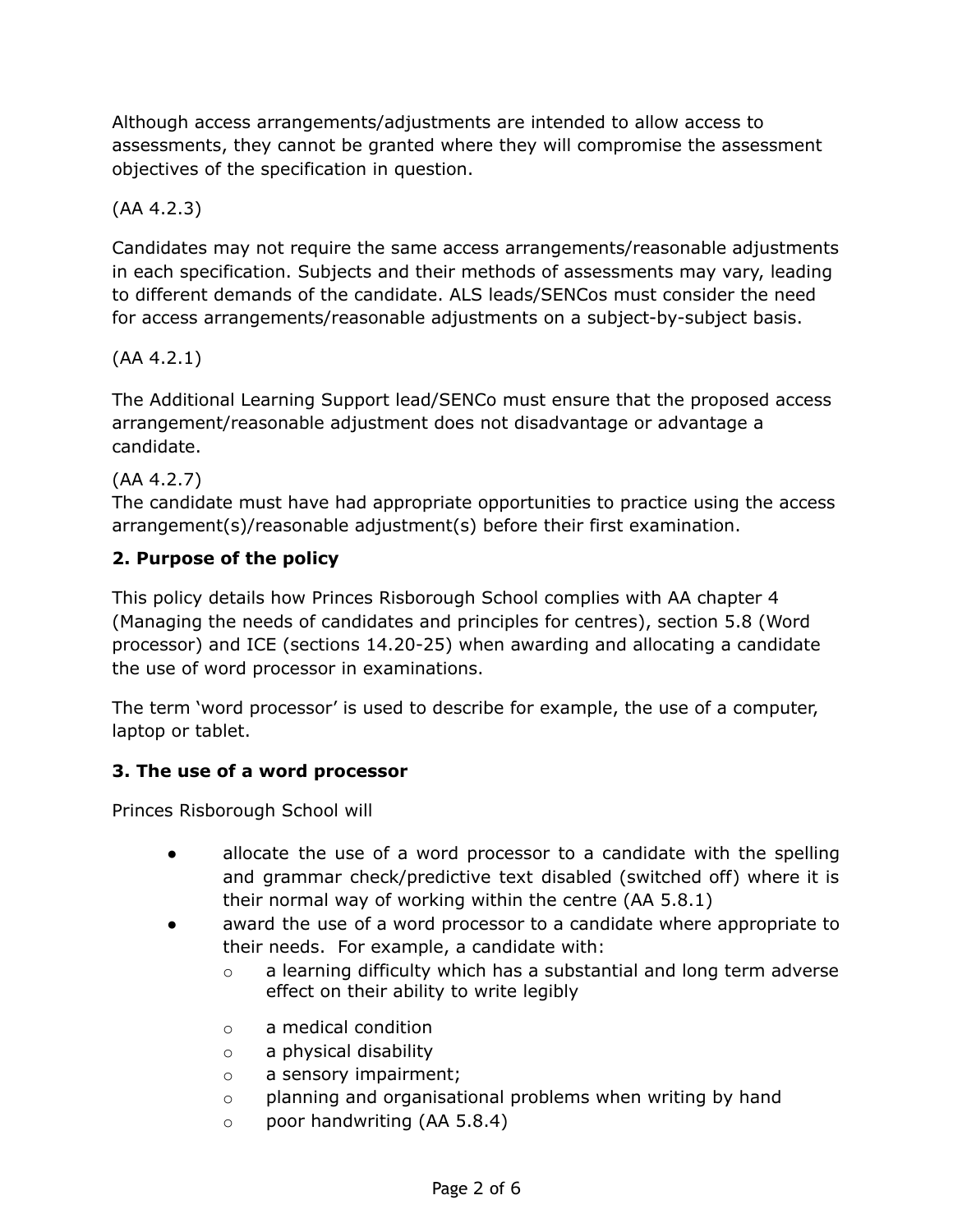- only permit the use of a word processor where the integrity of the assessment can be maintained (AA 4.2.1)
- not grant the use of a word processor where it will compromise the assessment objectives of the specification in question (AA 4.2.2)
- consider on a subject-by-subject basis if the candidate will need to use a word processor in each specification (AA 4.2.3)
- provide the use of word processors to candidates in non-examination assessment components as standard practice unless prohibited by the specification (AA 5.8.2)

The centre will not

simply grant the use of a word processor to a candidate because they now want to type rather than write in exams or can work faster on a keyboard, or because they use a laptop at home (AA 5.8.4)

# **Exceptions**

The only exception to the above where the use of a word processor would be considered for a candidate would be

- in the event of a temporary injury or impairment, or a diagnosis of a disability or manifestation of an impairment relating to an existing disability arising after the start of the course (AA 4.2.4)
- where the curriculum is delivered electronically and the centre provides word processors to all candidates (AA 5.8.4)

# **Arrangements at the time of the assessment for the use of a word processor**

A candidate using a word processor is accommodated in a different room to the main cohort.

In compliance with the regulations the centre:

- provides a word processor with the spelling and grammar check facility/predictive text disabled (switched off) to a candidate where it is their normal way of working within the centre, unless an awarding body's specification says otherwise (ICE 14.20)
- (where a candidate is to be seated with the main cohort without the use of a power point) checks the battery capacity of the word processor before the candidate's exam to ensure that the battery is sufficiently charged for the entire duration of the exam (ICE 14.21)
- ensures the candidate is reminded to ensure that their centre number, candidate number and the unit/component code appear on each page as a header or footer e.g. 12345/8001 – 6391/01 (ICE 14.22)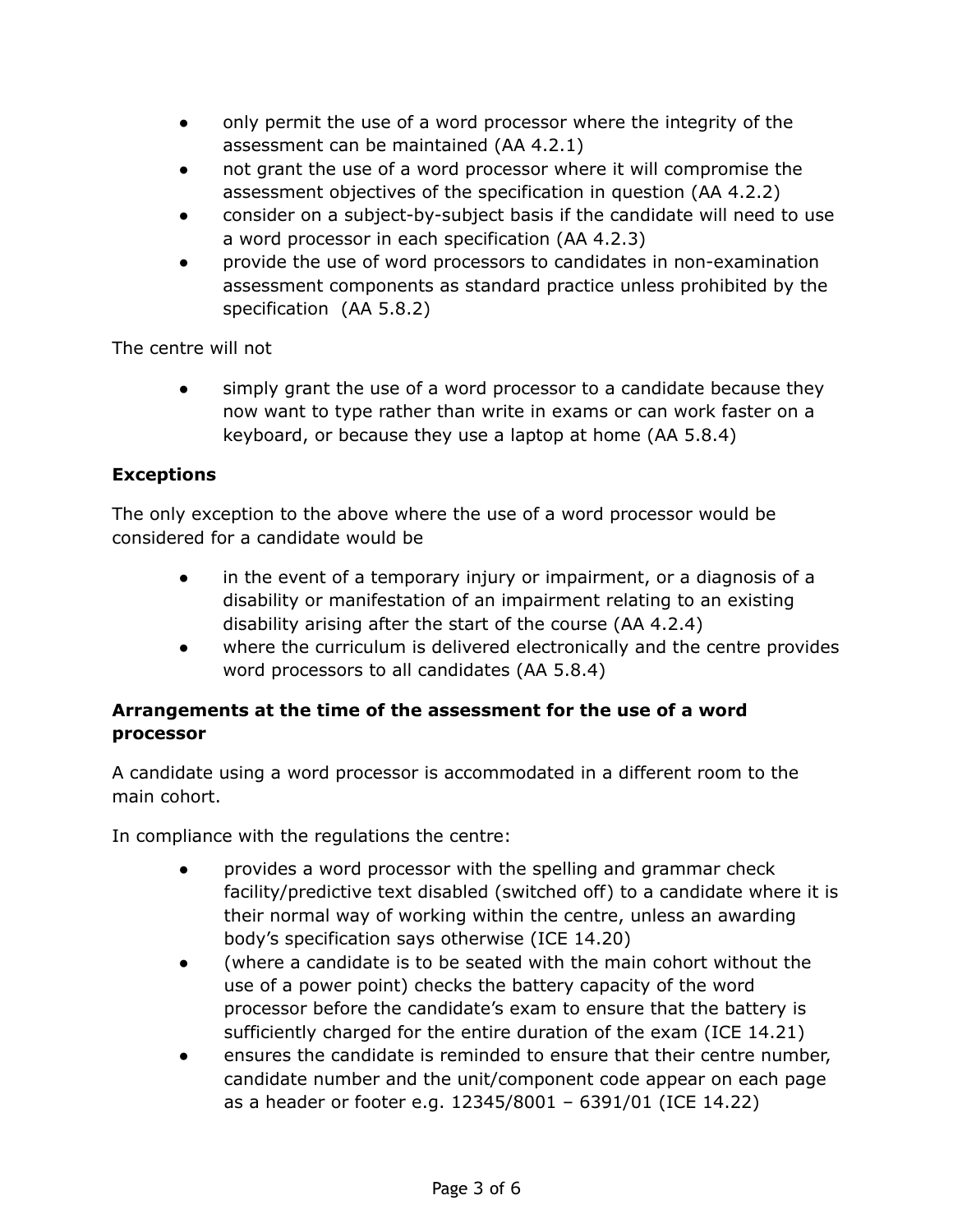If a candidate is using the software application Notepad or Wordpad these do not allow for the insertion of a header or footer. In such circumstances once the candidate has completed the examination and printed off their typed script, they are instructed to handwrite their details as a header or footer. The candidate is supervised throughout this process to ensure that they are solely performing this task and not re-reading their answers or amending their work in any way.

- ensures the candidate understands that each page of the typed script must be numbered, e.g. page 1 of 6 (ICE 14.23)
- ensures the candidate is reminded to save their work at regular intervals. (or where possible, an IT technician will set up 'autosave' on each laptop/tablet) to ensure that if there is a complication or technical issue, the candidate's work is not lost) (ICE 14.24)
- instruct the candidate to use a minimum of 12pt font and double spacing in order to make marking easier for examiners (ICE 14.24)

# (ICE 14.25)

The centre will ensure the word processor

- is only used in a way that ensures a candidate's script is produced under secure conditions
- is not used to perform skills which are being assessed
- is not connected to an intranet or any other means of communication
- is in good working order at the time of the exam
- is accommodated in such a way that other candidates are not disturbed and cannot read the screen
- is used as a type-writer, not as a database, although standard formatting software is acceptable and is not connected to an intranet or any other means of communication
- is cleared of any previously stored data
- does not give the candidate access to other applications such as a calculator (where prohibited in the examination), spreadsheets etc.
- does not include graphic packages or computer aided design software unless permission has been given to use these
- does not have any predictive text software or an automatic spelling and grammar check enabled unless the candidate has been permitted a scribe or is using speech recognition technology (a scribe cover sheet must be completed), or the awarding body's specification permits the use of automatic spell checking
- does not include speech recognition technology unless the candidate has permission to use a scribe or relevant software
- is not used on the candidate's behalf by a third party unless the candidate has permission to use a scribe

# **Portable storage medium**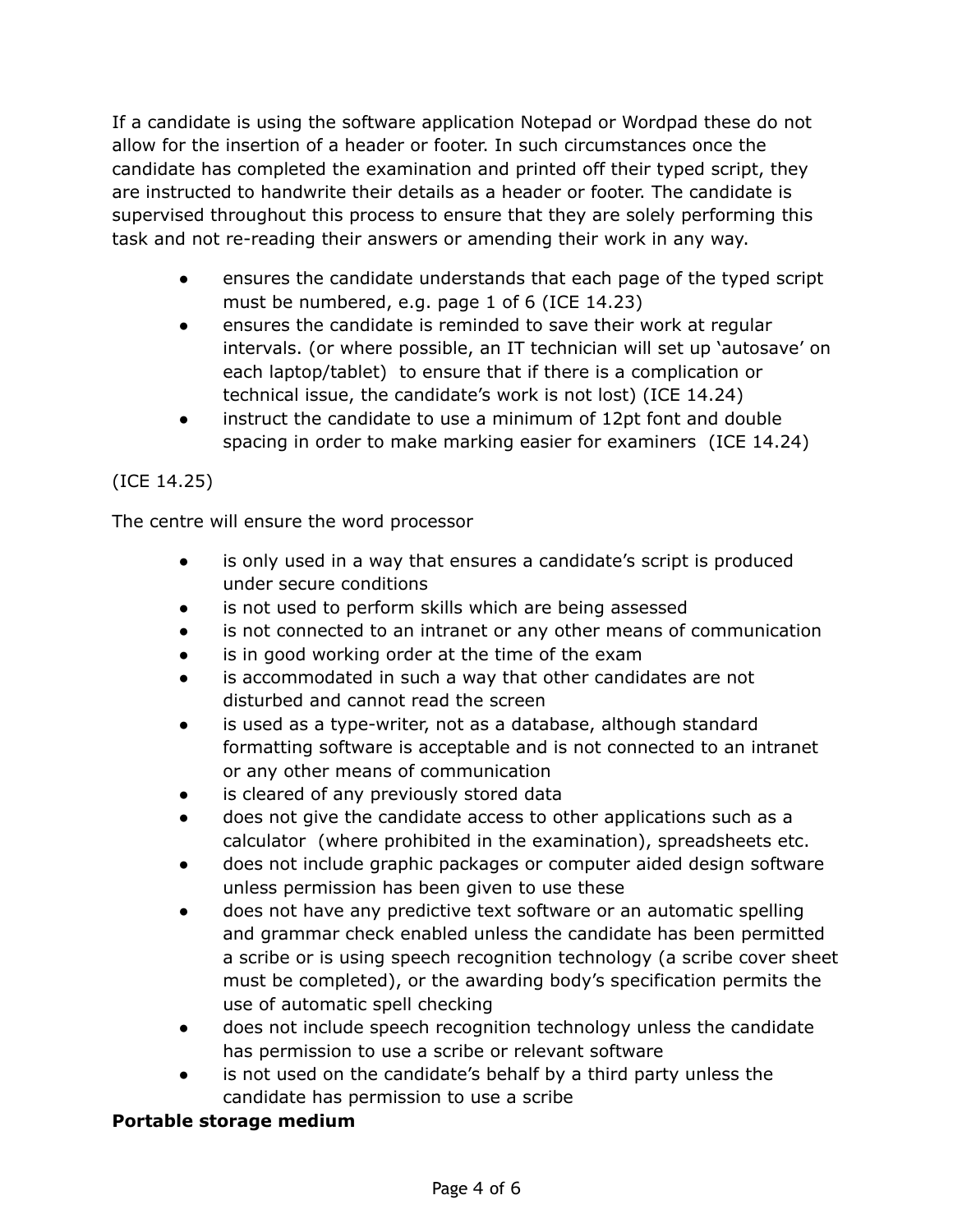The centre will ensure that any portable storage medium (e.g. a memory stick) used

- is provided by the centre
- is cleared of any previously stored data

### **Printing the script after the exam is over**

The centre will ensure

- the word processor is either connected to a printer so that a script can be printed off, or have the facility to print from a portable storage medium
- the candidate is present to verify that the work printed is his or her own
- a word processed script is attached to any answer booklet which contains some of the answers
- where an awarding body requires a cover sheet to be completed this is included with the candidate's typed script (according to the relevant awarding body's instructions)

# **I AM GETTING LINDA TO CHECK THIS BOTTOM SECTION**

The criteria [insert centre name] uses to award and allocate word processors for examinations

#### Overtype here the centre's statement to meet the requirement.

A member of the centre's senior leadership team must produce a statement for inspection purposes which details the criteria the centre uses to award and allocate word processors for examinations. (AA 5.8)

An example, by way of illustration, is provided below. However, this is an example **only** which if used **must** be adapted to address your centre-specific processes and the criteria used for awarding and allocating the use of word processors in your centre.

The 'normal way of working' for exam candidates, as directed by the head of centre, is that candidates handwrite their exams. An exception to this is where a candidate may have an approved access arrangement in place, for example the use of a scribe/speech recognition technology.

#### **The use of word processors**

There are also exceptions where a candidate may be awarded/allocated the use of a word processor in exams where the candidate has a firmly established need, it reflects the candidate's normal way of working and by not being awarded a word processor would be at a substantial disadvantage to other candidates.